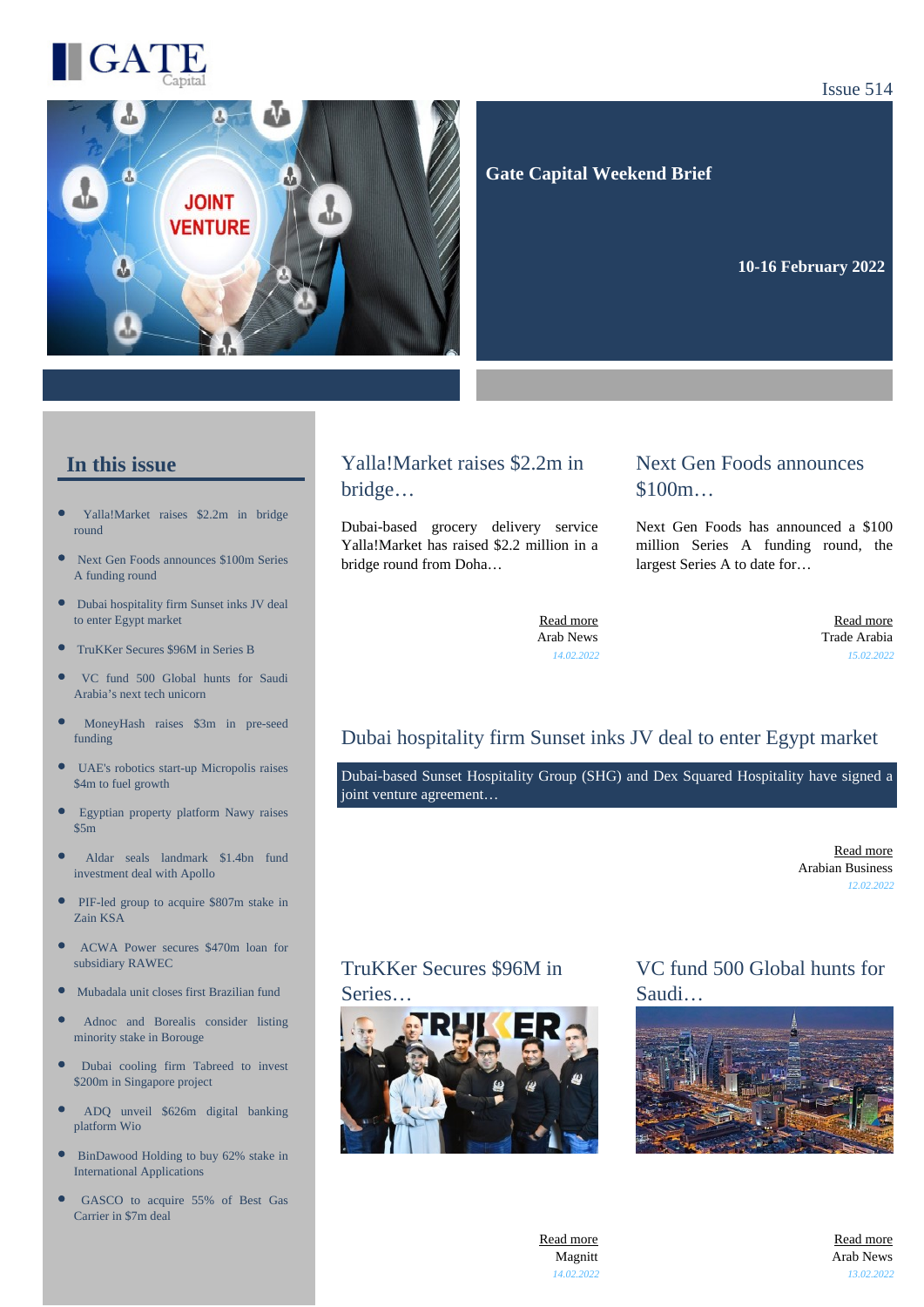#### MoneyHash raises \$3m in preseed funding

 Egyptian fintech MoneyHash raised \$3 million in a pre-seed funding round led by venture capital firm COTU Ventures as well as VentureSouq and VentureFriends.

#### UAE's robotics start-up Micropolis raises…

 Dubai-based robotics and autonomous technology start-up Micropolis has raised \$4 million in new investment round led by San Francisco-based venture capital firm Mindrock Capital

## Egyptian property platform Nawy raises \$5m

 Cairo-based proptech Nawy, a platform for purchasing and selling property, secured a seed funding round of \$5 million, led by the Sawiris family office.

 [Read more](https://gatecapital.net/back_office/newsletters/tracking/5679/656) Arab News *15.02.2022*

 [Read more](https://gatecapital.net/back_office/newsletters/tracking/5685/656) The National *15.02.2022*

 [Read more](https://gatecapital.net/back_office/newsletters/tracking/5677/656) Arab News *14.02.2022*

## Aldar seals landmark \$1.4bn fund investment

 Aldar Properties and Apollo Global Management, one of the world's largest alternative investment managers, have signed a landmark commitment that will see Apollo-managed funds and clients invest a total of \$1.4 billion in strategic capital to drive Aldar's transformational growth initiatives.

> [Read more](https://gatecapital.net/back_office/newsletters/tracking/5675/656) Trade Arabia *14.02.2022*

# PIF-led group to acquire \$807m stake in…

 Saudi Arabia's Public Investment Fund, has joined up with Prince Saud bin Fahad and Sultan Holding Co. to acquire an \$807 million stake in Zain KSA's tower infrastructure.

#### ACWA Power secures \$470m loan for subsidiary…

 Saudi Arabia's utility provider ACWA Power has secured a \$470 million senior loan facility for its subsidiary RAWEC.

 [Read more](https://gatecapital.net/back_office/newsletters/tracking/5686/656) Zawya *15.02.2022*

 [Read more](https://gatecapital.net/back_office/newsletters/tracking/5678/656) Arab News *13.02.2022*

# Mubadala unit closes first Brazilian fund

 Mubadala Capital, the asset management subsidiary of Mubadala Investment Company, has closed its first fund in Brazil.

## Adnoc and Borealis consider listing minority…

 Abu Dhabi National Oil Company (Adnoc) and Borealis said they are considering a potential initial public offering of a minority stake in their joint venture Borouge.

## Dubai cooling firm Tabreed to invest \$200m…

 Dubai-listed National Central Cooling Co., also known as Tabreed, will invest \$200 million to establish a district cooling firm in Singapore, the company's chief executive told CNBC Arabia.

 [Read more](https://gatecapital.net/back_office/newsletters/tracking/5681/656) Arabian Business *14.02.2022*

 [Read more](https://gatecapital.net/back_office/newsletters/tracking/5683/656) The National *15.02.2022*

 [Read more](https://gatecapital.net/back_office/newsletters/tracking/5688/656) Arab News *15.02.2022*